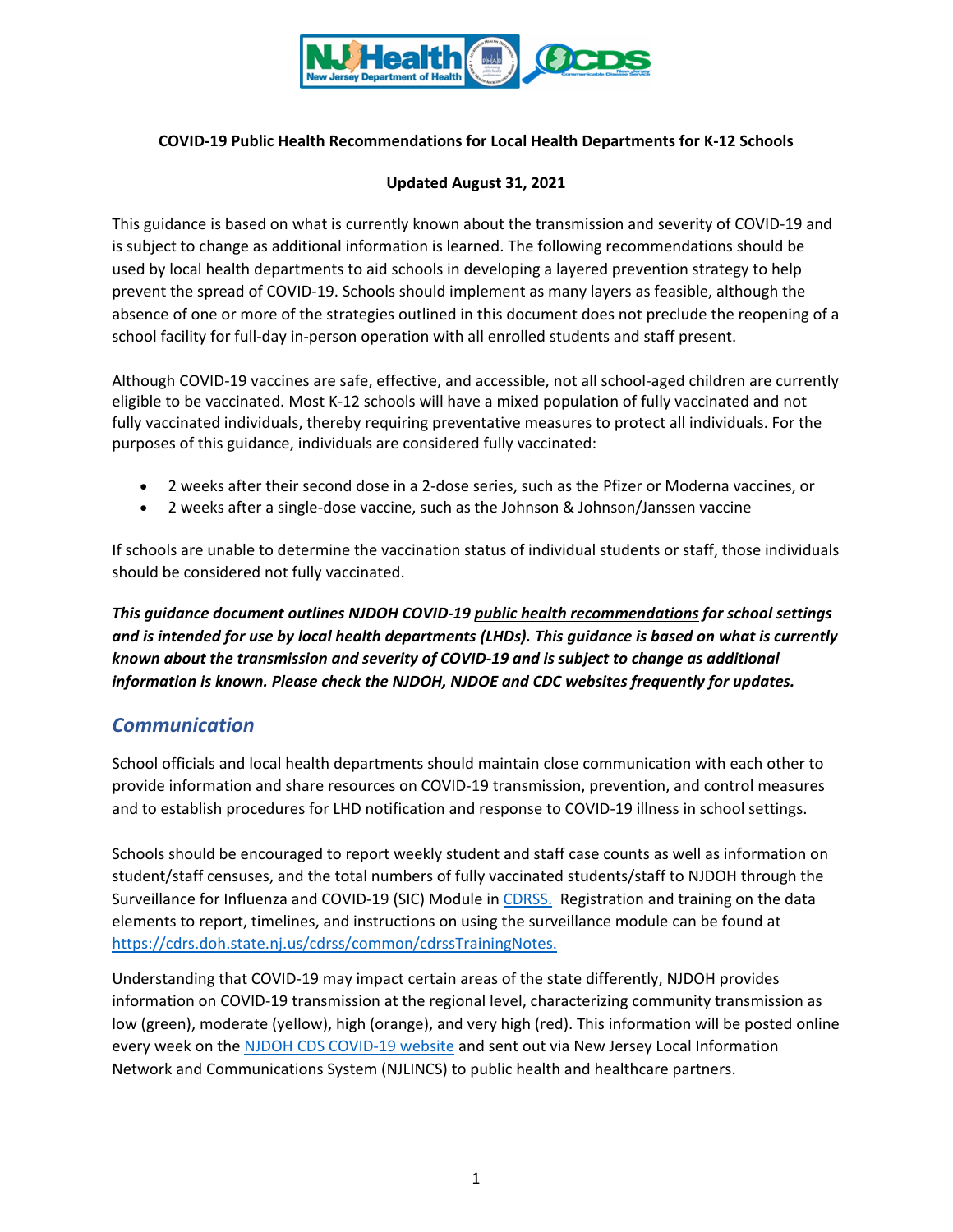

# *Masks*

Wearing masks is an important prevention strategy to help slow the spread of COVID-19 when combined with everyday preventive actions and social distancing in public settings.

Masks must be worn indoors by staff, students, and visitors in all situations except as delineated in [EO](https://nj.gov/infobank/eo/056murphy/pdf/EO-251.pdf)  [251.](https://nj.gov/infobank/eo/056murphy/pdf/EO-251.pdf) This includes physical education classes, prior to boarding the school bus, while on the bus and until they are completely off the bus.

In general, students or staff do not need to wear masks outdoors, including during outdoor physical education classes or school sports. However, schools may encourage the use of masks during outdoor activities that involve sustained close contact with other individuals or during periods of high community [transmission.](https://www.nj.gov/health/cd/statistics/covid/#1)

The following principles apply to the use of masks in while indoors or on school buses:

- Masks and/or barriers generally do not preclude an individual from being identified as a close [contact to a COVID-19 case.](#page-12-0) (see exception [below\)](#page-12-1)
- Information should be provided to staff and students on proper use, removal, and washing of [masks.](https://www.cdc.gov/coronavirus/2019-ncov/prevent-getting-sick/diy-cloth-face-coverings.html)
	- $\circ$  The most effective fabrics for cloth masks are tightly woven such as cotton and cotton blends, breathable, and in two or three fabric layers. Masks with exhalation valves or vents, those that use loosely woven fabrics, and ones that do not fit properly are **not recommended.**
	- o Masks should be washed after every day of use and/or before being used again, or if visibly soiled or damp/wet.
	- o Disposable face masks should be changed daily or when visibly soiled, damp or damaged.
	- $\circ$  Students and schools should have additional disposable or cloth masks available for students, teachers, and staff in case a back-up mask is needed (e.g., mask is soiled or lost during the day).
	- $\circ$  Clear masks that cover the nose and wrap securely around the face may be considered in certain circumstances including for the teaching of students with disabilities, young students learning to read, or students in English as a second language classes.
- [Appropriate and consistent use](https://www.cdc.gov/coronavirus/2019-ncov/prevent-getting-sick/how-to-wear-cloth-face-coverings.html) of masks may be challenging for some individuals, however, mask use is required for all individuals in indoor school settings with the following exceptions:
	- $\circ$  When doing so would inhibit the individual's health, such as when the individual is exposed to extreme heat indoors;
	- $\circ$  When the individual has trouble breathing, is unconscious, incapacitated, or otherwise unable to remove a face covering without assistance;
	- o When a student's documented medical condition or disability, as reflected in an Individualized Education Program (IEP) or Educational Plan pursuant to Section 504 of the Rehabilitation Act of 1973, precludes use of a face covering;
	- o When the individual is under two (2) years of age;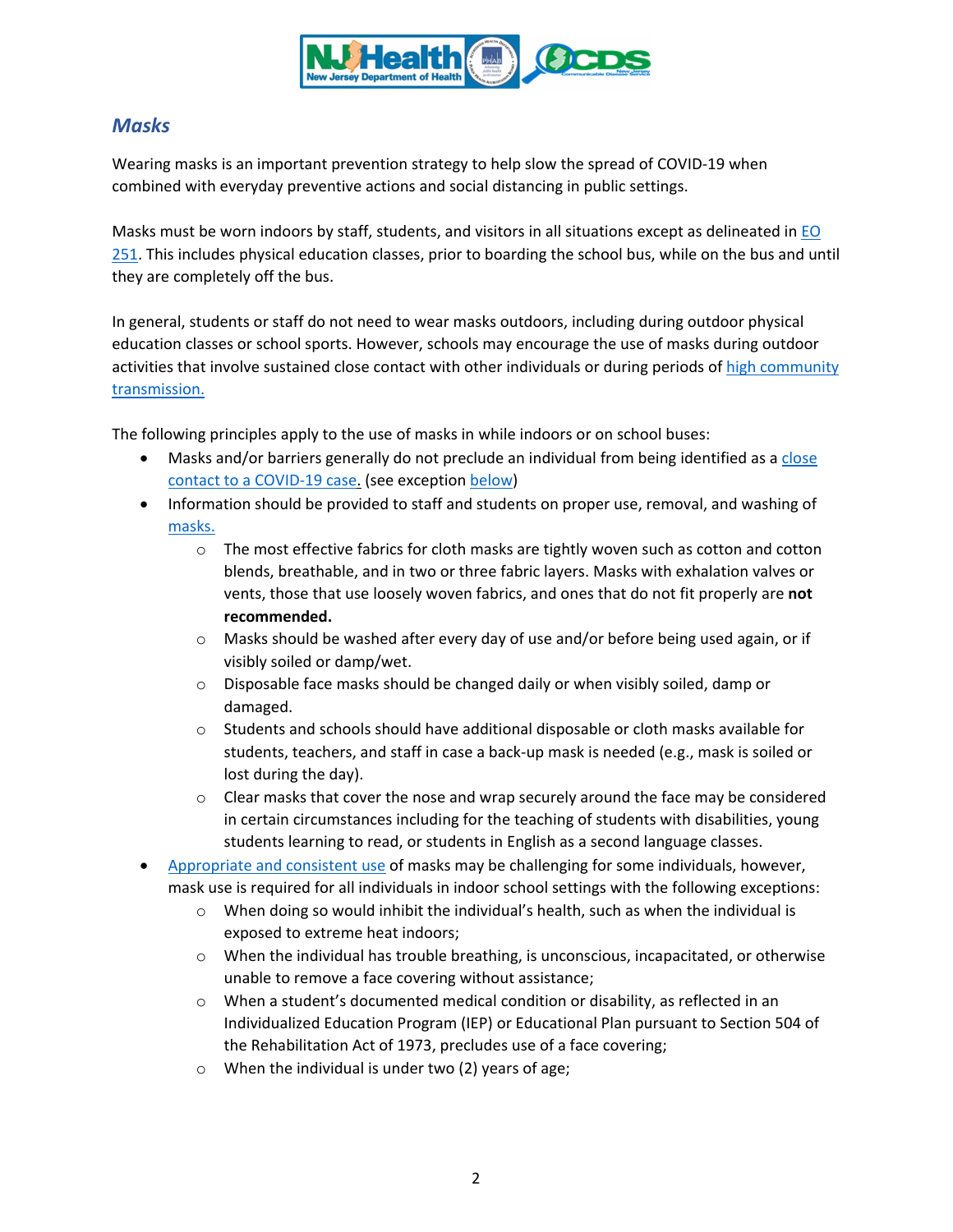

- $\circ$  When the individual is engaged in activity that cannot physically be performed while wearing a mask, such as eating or drinking, or playing a musical instrument that would be obstructed by a face covering;
- $\circ$  When the individual is engaged in high-intensity aerobic or anaerobic activity;
- $\circ$  When a student is participating in high-intensity physical activities during a physical education class in a well-ventilated location and able to maintain a physical distance of six feet from all other individuals; or
- o When wearing a face covering creates an unsafe condition in which to operate equipment or execute a task.

Further information on mask-wearing in schools can be found at [Guidance for COVID-19 Prevention in K-](https://www.cdc.gov/coronavirus/2019-ncov/community/schools-childcare/k-12-guidance.html)[12 Schools.](https://www.cdc.gov/coronavirus/2019-ncov/community/schools-childcare/k-12-guidance.html)

### *Clear masks:*

Clear masks that cover the nose and wrap securely around the face may be considered in certain circumstances if they do not cause breathing difficulties or overheating for the wearer. Clear masks are not face shields. CDC does **not** recommend use of face shields for normal everyday activities or as a substitute for masks because of a lack of evidence of their effectiveness for source control.

Teachers and staff who may consider using clear masks include:

- Those who interact with students or staff who are deaf or hard of hearing.
- Teachers of young students learning to read.
- Teachers of students in English as a Second Language classes.
- Teachers of students with disabilities.

# *Physical Distancing and Cohorting*

Schools should establish policies and implement structural interventions to promote physical distance and small group cohorting. Schools should implement physical distancing recommendations to the maximum degree that allows them to offer full in-person learning. When it is not possible to maintain a physical distance of at least 3 feet in the classroom, it especially important to layer multiple other prevention strategies (i.e., indoor masking, screening testing, cohorting, etc.).

- **Within classrooms**, maintain 3 feet of physical distancing to the greatest extent practicable, combined with masking for all individuals per EO [251.](https://nj.gov/infobank/eo/056murphy/pdf/EO-251.pdf)
- **Outside of classrooms** including in hallways, locker rooms, indoor and outdoor physical education settings, and school-sponsored transportation, maintain physical distancing to the greatest extent practicable.
- The CDC recommends a distance of at least 6 feet between students and teachers/staff and between teachers/staff who are not fully vaccinated in all settings.
- As feasible, maintain cohorts or groups of students with dedicated staff who remain together throughout the day, including at recess, lunch times, and while participating in extracurricular activities.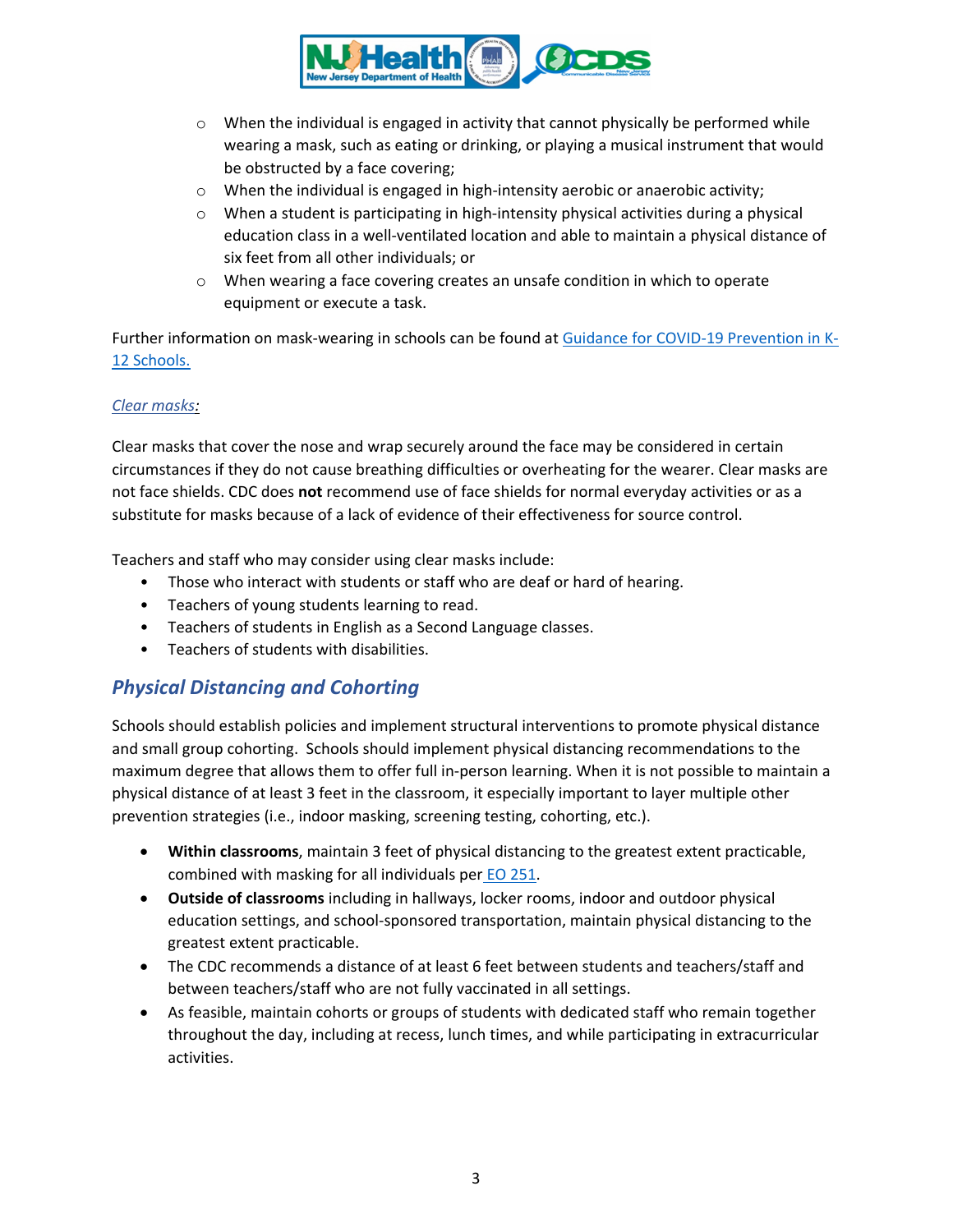

 $\circ$  Cohorting people who are fully vaccinated and people who are not fully vaccinated into separate cohorts is not recommended. Schools should ensure that cohorting is done in an equitable manner.

For meals offered in cafeterias or other group dining areas, where masks may not be worn, schools should utilize as many layered prevention strategies as feasible to help mitigate the spread of COVID-19. These include:

- Maximize physical distance as much as possible when moving through the food service line and while eating (especially indoors).
	- $\circ$  Consider alternatives to use of group dining areas such as eating in classrooms or outdoors.
	- o Stagger eating times to allow for physical distancing.
	- o Maintain students in cohorts and limit mixing between groups if possible.
- Avoid offering self-serve food options.
- Discourage students from sharing meals.
- Encourage routine cleaning between groups.
- Frequently touched surfaces should be cleaned. Surfaces that come in contact with food should be washed, rinsed, and sanitized before and after meals. Given the data regarding COVID-19 transmission, the use of single-use items, such as disposable utensils, is not necessary during meals.

**Identifying opportunities to maximize physical distancing should be prioritized for the following higher-risk scenarios, especially during periods of [high community transmission:](https://www.nj.gov/health/cd/statistics/covid/#1)**

- In common areas, such as school lobbies and auditoriums.
- When masks can't be worn, such as when eating, especially when indoors.
- When masks may be removed, such as during outdoor activities.
- During indoor activities when increased exhalation occurs, such as singing, shouting, band practice, sports, or exercise.

# *Sports and Other Activities*

Due to increased exhalation that occurs during physical activity, some sports can put players, coaches, trainers, and others who are not fully vaccinated at [increased risk](https://www.cdc.gov/coronavirus/2019-ncov/science/science-briefs/transmission_k_12_schools.html#sports-activities) for getting and spreading COVID-19. Close contact sports and indoor sports are particularly risky. Similar risks might exist for other extracurricular activities, such as band, choir, theater, and school clubs that meet indoors.

Students should refrain from these activities when they have symptoms consistent with COVID-19 and should be tested. Schools are strongly encouraged to use screening testing for student athletes and adults (e.g., coaches, teachers, advisors) who are not fully vaccinated who participate in and support these activities to facilitate safe participation and reduce risk of transmission.

In general, the risk of COVID-19 transmission is lower when playing outdoors than in indoor settings. Coaches and school sports administrators should also consider [specific sport-related risks](https://www.cdc.gov/coronavirus/2019-ncov/community/schools-childcare/k-12-guidance.html#anchor_1625662037558) when developing prevention strategies.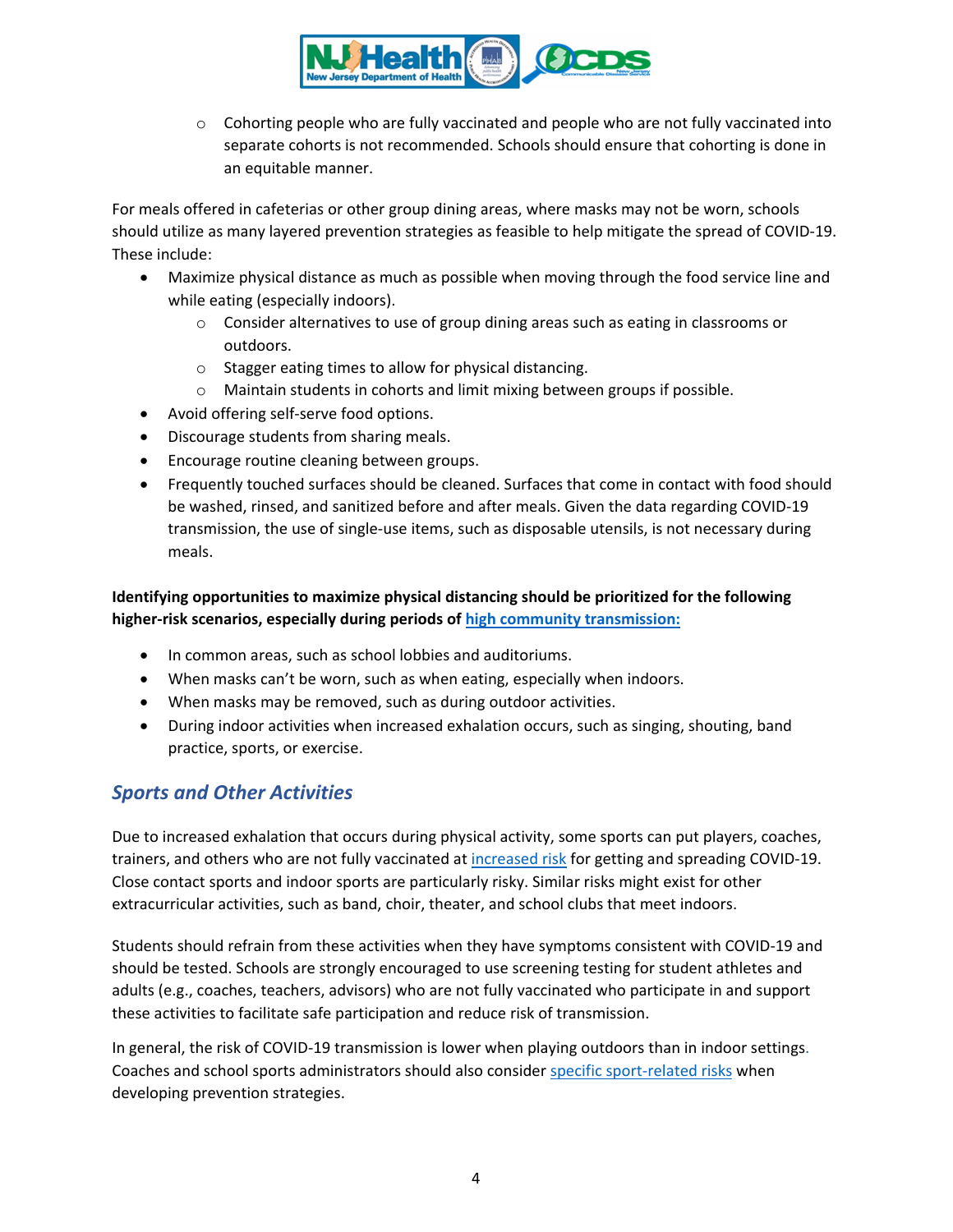

# *Transportation:*

School buses should be considered school property for the purpose of determining the need for mitigation strategies.

- Masks must be worn by [all passengers](https://www.cdc.gov/coronavirus/2019-ncov/travelers/face-masks-public-transportation.html) on buses, regardless of vaccination status per [CDC's](https://www.cdc.gov/quarantine/pdf/Mask-Order-CDC_GMTF_01-29-21-p.pdf) Federal Order.
- If occupancy allows, maximize physical distance between students. To maximize space when distancing, schools may consider seating students from the same household together.
- Open windows in buses and other transportation to improve air circulation, if doing so does not pose a safety risk.
- Regularly clean high touch surfaces on school buses at least daily or between uses as much as possible.

For more information about cleaning and disinfecting school buses or other transport vehicles, read CDC's [guidance for bus transit operators.](https://www.cdc.gov/coronavirus/2019-ncov/community/organizations/bus-transit-operator.html)

# *Hand Hygiene and Respiratory Etiquette*

- Schools should teach and reinforc[e handwashing](https://www.cdc.gov/handwashing/when-how-handwashing.html) with soap and water for at least 20 seconds and increase monitoring of students and staff.
	- $\circ$  If soap and water are not readily available, hand sanitizer that contains at least 60% alcohol can be used (for staff and older children who can safely use hand sanitizer).
- Encourage students and staff to cover coughs and sneezes with a tissue if not wearing a mask.
	- $\circ$  Used tissues should be thrown in the trash and hand hygiene as outlined above should be performed immediately.
- Have adequate supplies including soap, hand sanitizer with at least 60 percent alcohol (for staff and older children who can safely use hand sanitizer), paper towels, tissues, and no-touch trash cans.
- Assist/observe young children to ensure proper handwashing.

# <span id="page-4-0"></span>*Cleaning, Disinfection and Airflow*

Limit use of shared supplies and equipment:

- Ensure adequate supplies (i.e., classroom supplies, equipment) to minimize sharing of hightouch materials or limit use of supplies and equipment by one group of students at a time and clean and disinfect between use.
- Encourage hand hygiene practices between use of shared items.
- Discourage use of shared items that cannot be cleaned and disinfected.

Schools should follow standard procedures for routine [cleaning and disinfecting](https://www.cdc.gov/coronavirus/2019-ncov/community/disinfecting-building-facility.html) with an [EPA-registered](https://www.epa.gov/pesticide-registration/list-n-disinfectants-use-against-sars-cov-2-covid-19)  [product for use against SARS-CoV-2.](https://www.epa.gov/pesticide-registration/list-n-disinfectants-use-against-sars-cov-2-covid-19) This means **at least daily** disinfecting surfaces and objects that are touched often, such as desks, countertops, doorknobs, computer keyboards, hands-on learning items, faucet handles, phones and toys.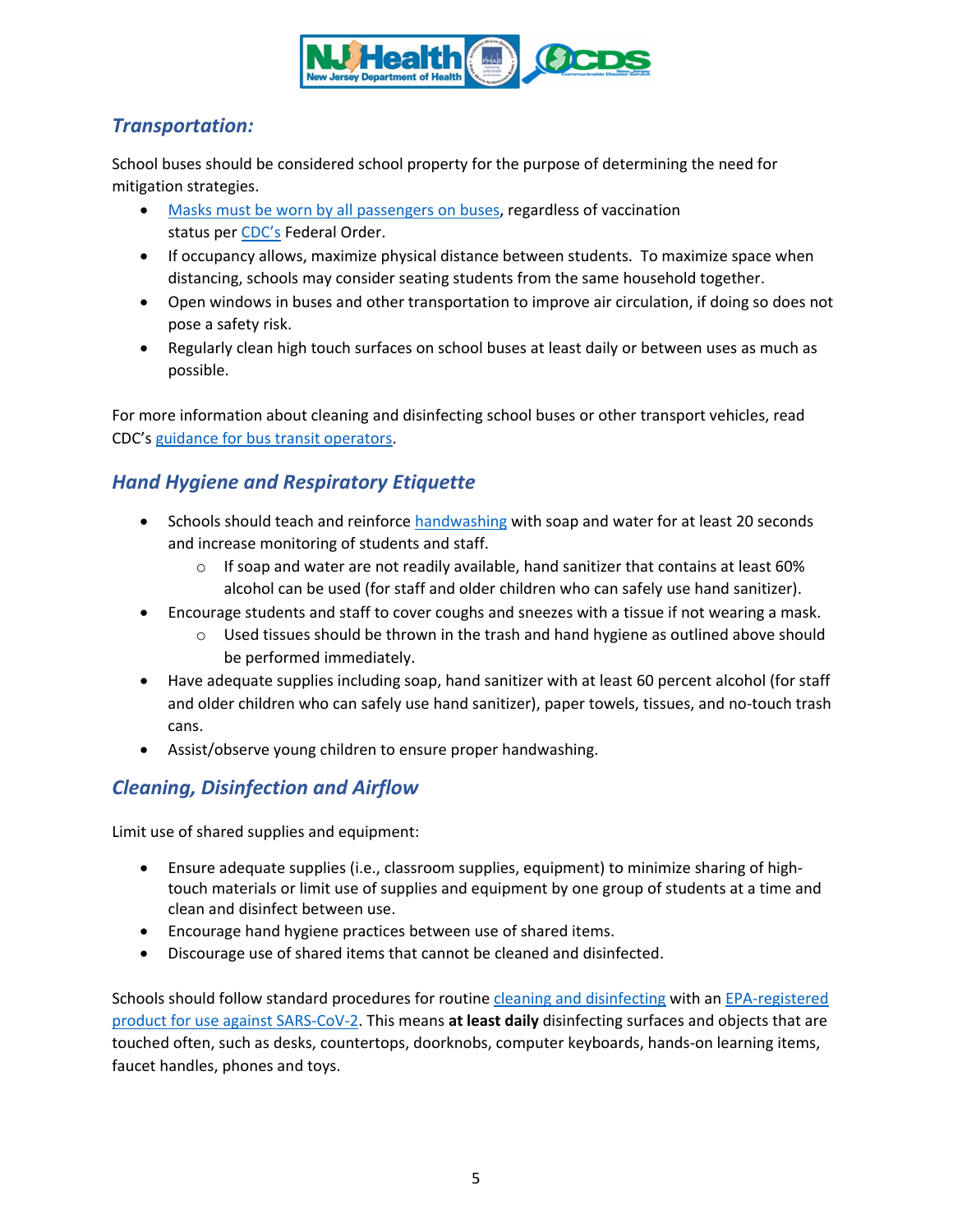

- $\circ$  If there has been a person with COVID-19 compatible symptoms or someone who tested positive for COVID-19 in the facility within the last 24 hours, spaces they occupied should be cleaned and disinfected.
- $\circ$  Close off areas used by the person who is sick or positive and do not use those areas until after cleaning and disinfecting.
- $\circ$  Wait as long as possible (at least several hours) before cleaning and disinfection.
- $\circ$  Open doors and windows and use fans or HVAC settings to increase air circulation in the area.
- o Use products from [EPA List](https://www.epa.gov/pesticide-registration/list-n-disinfectants-use-against-sars-cov-2-covid-19) according to the instructions on the product label.
- $\circ$  Staff cleaning the space should wear a mask and gloves while cleaning and disinfecting.
- o Once area has been appropriately disinfected, it can be opened for use.

The effectiveness of [alternative surface disinfection methods,](https://www.epa.gov/coronavirus/why-arent-ozone-generators-uv-lights-or-air-purifiers-list-n-can-i-use-these-or-other) such as ultrasonic waves, high intensity UV radiation, and LED blue light against the virus that causes COVID-19 has not been fully established. The use of such methods to clean and disinfect is discouraged at this time.

CDC does not recommend the use of sanitizing tunnels. Currently, there is no evidence that sanitizing tunnels are effective in reducing the spread of COVID-19. Chemicals used in sanitizing tunnels could cause skin, eye, or respiratory irritation or injury.

In most cases, fogging, fumigation, and wide-area or electrostatic spraying is not recommended as a primary method of surface disinfection and has [several safety risks to consider.](https://www.cdc.gov/coronavirus/2019-ncov/php/eh-practitioners/sprayers.html)

## *Airflow:*

Improve [airflow](https://www.cdc.gov/coronavirus/2019-ncov/community/schools-childcare/ventilation.html) to the extent possible to increase circulation of outdoor air, increase the delivery of clean air, and dilute potential contaminants. This can be achieved through several actions:

- Bring in as much outdoor air as possible.
- If safe to do so, open windows and doors. Even just cracking open a window or door helps increase outdoor airflow, which helps reduce the potential concentration of virus particles in the air. If it gets too cold or hot, adjust the thermostat.
- Do not open windows or doors if doing so poses a safety or health risk (such as falling, exposure to extreme temperatures, or triggering asthma symptoms), or if doing so would otherwise pose a security risk.
- Use child-safe fans to increase the effectiveness of open windows.
	- $\circ$  Safely secure fans in a window to blow potentially contaminated air out and pull new air in through other open windows and doors.
	- $\circ$  Use fans to increase the effectiveness of open windows. Position fans securely and carefully in/near windows so as not to induce potentially contaminated airflow directly from one person over another (strategic window fan placement in exhaust mode can help draw fresh air into the room via other open windows and doors without generating strong room air currents).
- Use exhaust fans in restrooms and kitchens.
- Consider having activities, classes, or lunches outdoors when circumstances allow.
- Open windows in buses and other transportation, if doing so does not pose a safety risk. Even just cracking windows open a few inches improves air circulation.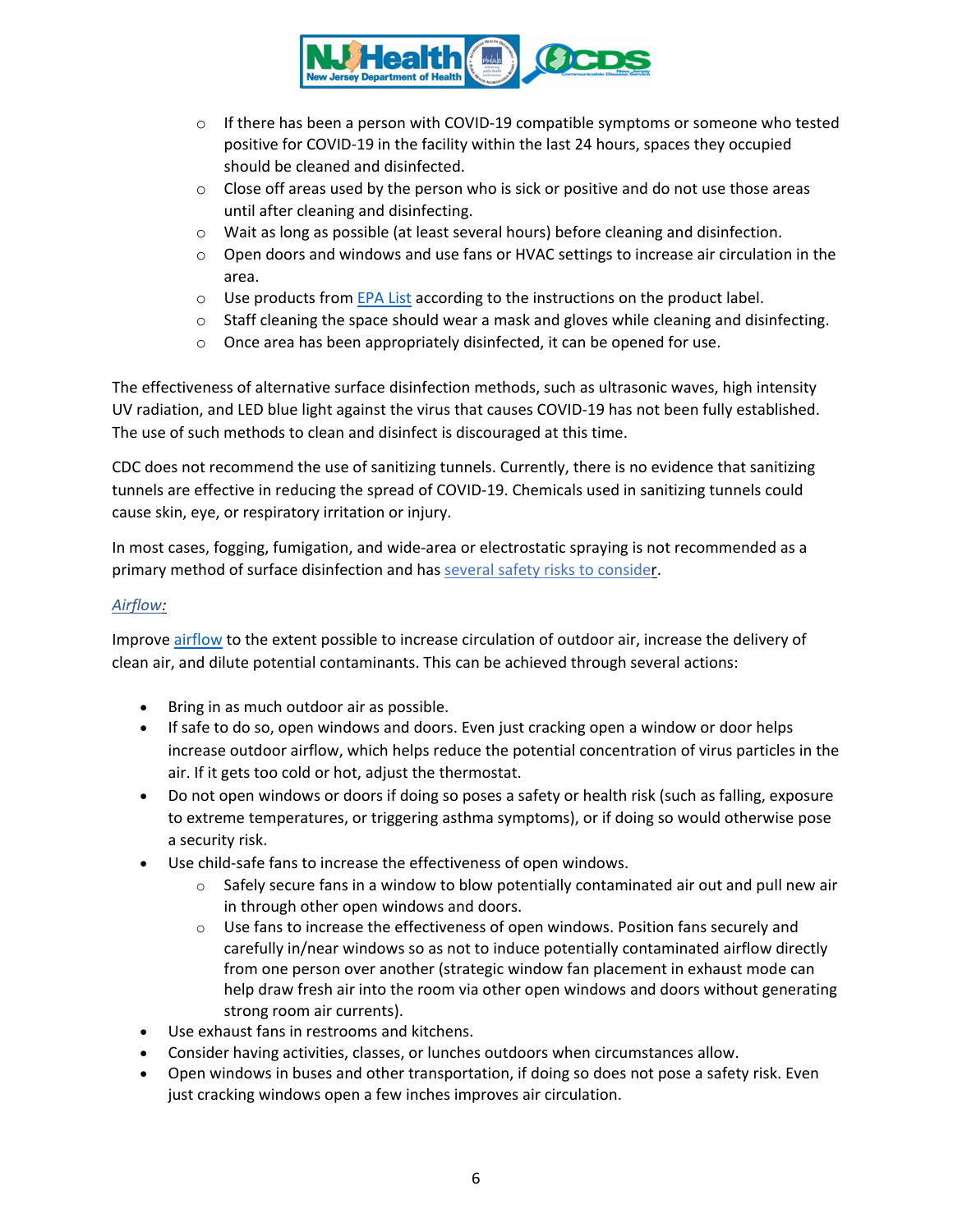

School districts are encouraged to review NJDOH's [Guidance on Air Cleaning Devices for New Jersey](https://www.state.nj.us/health/ceohs/documents/ceohs%20content/NJDOH_Guidance_Air_Cleaning_Devices_NJ_Schools.pdf)  [Schools.](https://www.state.nj.us/health/ceohs/documents/ceohs%20content/NJDOH_Guidance_Air_Cleaning_Devices_NJ_Schools.pdf) See the [NJDOH Environmental Health](https://www.state.nj.us/health/ceohs/index.shtml) webpage for [Tips to Improve Indoor Ventilation](https://www.state.nj.us/health/ceohs/documents/ceohs%20content/NJDOH_Ventilation_Indoor_Spaces.pdf) and [Maintaining Healthy Indoor Air Quality in Public School Buildings.](https://www.nj.gov/health/workplacehealthandsafety/documents/peosh/njdoh%20iaq%20public%20schools_covid19.pdf)

## *Stay Home When Sick or if Exposed to COVID-19*

Educate staff, students, and their families about when they should stay home and when they should return to school. Students and staff should stay home if they:

- Have tested positive (viral test) for COVID-19.
- Are sick.
- Are not fully vaccinated and have had close [contact](#page-12-0) with a person with COVID-19 in the past 14 days.

While there is no statewide travel advisory or mandate in place at this time, schools are encouraged to have a policy for exclusion for students and staff that travel that is consistent with CDC COVID-19 travel recommendations.

- The CDC recommends that travel be delayed for those who are not fully vaccinated. If travel cannot be delayed, domestic and international travelers who **are not fully vaccinated** should get tested with a viral test 3-5 days after travel **AND** stay home and self-quarantine for a full 7 days after travel, even if they test negative.
	- $\circ$  If testing is not completed post-travel, individuals should self-quarantine for 10 days.
- International travelers who are fully vaccinated, should also get tested with a viral test 3-5 days after travel, self-monitor for symptoms and isolate and get tested if symptoms develop.
- For those traveling to/from New Jersey, domestic travel is defined as lasting 24 hours or longer to states or US territories other than those connected to New Jersey, such as Pennsylvania, New York, and Delaware.
	- o [NJ travel recommendations](https://covid19.nj.gov/faqs/nj-information/travel-information/which-states-are-on-the-travel-advisory-list-are-there-travel-restrictions-to-or-from-new-jersey)
	- o [CDC international](https://www.cdc.gov/coronavirus/2019-ncov/travelers/after-travel-precautions.html) travel recommendations
	- o [CDC domestic travel recommendations](https://www.cdc.gov/coronavirus/2019-ncov/travelers/travel-during-covid19.html)

Unvaccinated siblings of a student who has symptoms and meets COVID-19 Exclusion Criteria should be excluded from school until the symptomatic individual receives a negative test result. If the symptomatic individual tests positive, the sibling will need t[o quarantine.](https://www.state.nj.us/health/cd/documents/topics/NCOV/COVID_updated_quarantine_timeframes.pdf)

Unvaccinated individuals who have been diagnosed with COVID-19 in the past 90 days do NOT need to be excluded from school if: 1) they have engaged in domestic and/or international travel; or 2) if they have had close contact with someone with COVID-19 and are asymptomatic.

# *Parental Symptom Screening*

Parents/caregivers should be strongly encouraged to monitor their children for signs of illness every day as they are the front line for assessing illness in their children. Students who are sick should **not** attend school in-person. Schools should strictly enforce exclusion criteria for both students and staff.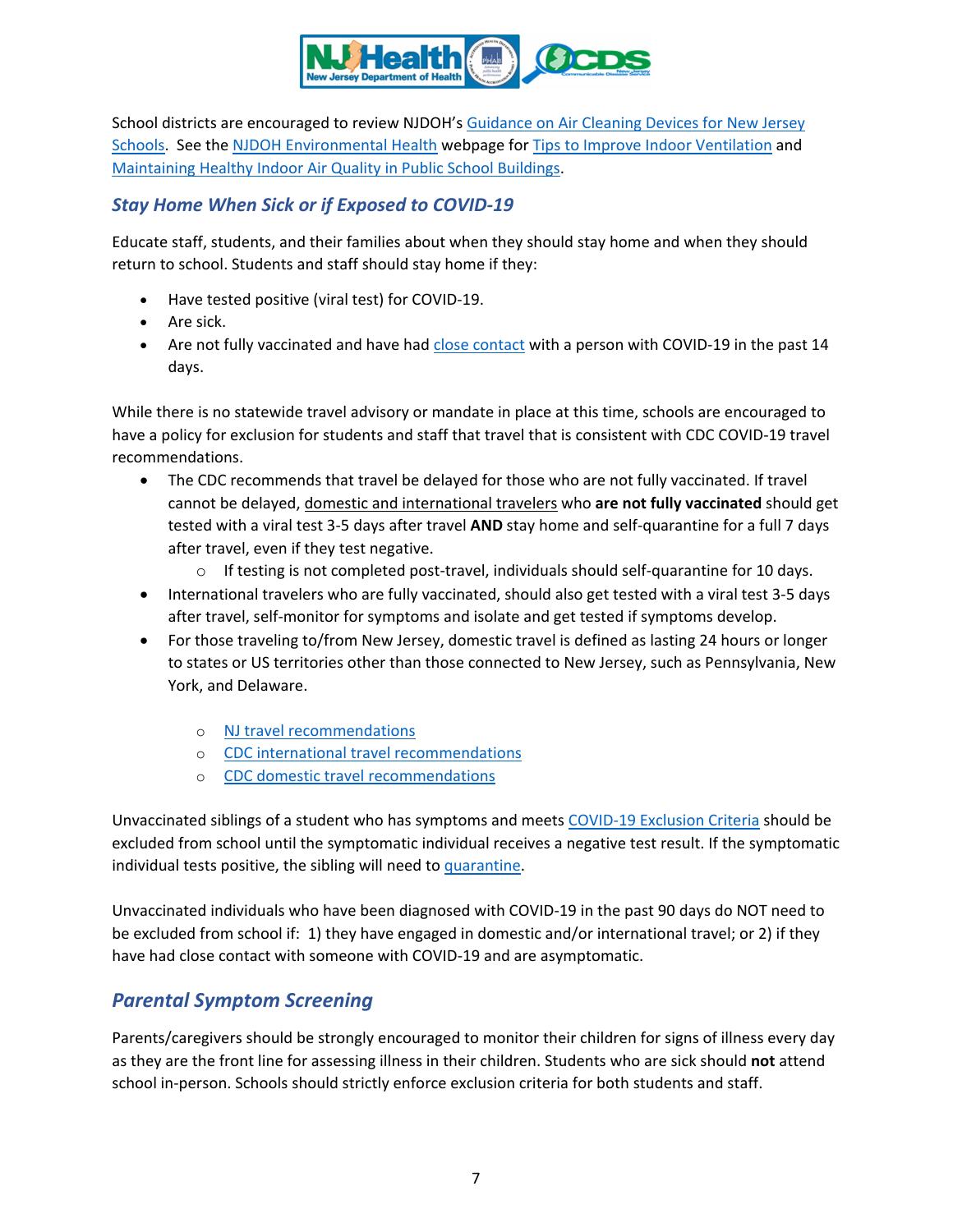

Schools should consider providing parent education about the importance of monitoring symptoms and staying home while ill through school or district messaging. Using existing outreach systems to provide reminders to staff and families to check for symptoms before leaving for school.

Schools should provide clear and accessible directions to parents/caregivers and students for reporting symptoms and reasons for absences.

# *Response to Symptomatic Students and Staff*

Schools should ensure that procedures are in place to identify and respond to when a student or staff member becomes ill with COVID-19 symptoms.

- Closely monitor daily reports of staff and student attendance/absence and identify when persons are out with COVID-19 symptoms.
- Designate an area or room away from others to isolate individuals who become ill with COVID-19 symptoms while at school.
	- $\circ$  Consider an area separate from the nurse's office so the nurse's office can be used for routine visits such as medication administration, injuries, and non-COVID-19 related visits.
	- o Ensure there is enough space for multiple people placed at least 6 feet apart.
	- $\circ$  Ensure that hygiene supplies are available, including additional cloth masks, facial tissues, and alcohol-based hand sanitizer.
	- o School nurses should use [Standard and Transmission-Based Precautions](https://www.cdc.gov/coronavirus/2019-ncov/hcp/infection-control-recommendations.html?CDC_AA_refVal=https%3A%2F%2Fwww.cdc.gov%2Fcoronavirus%2F2019-ncov%2Finfection-control%2Fcontrol-recommendations.html) based on the [care and tasks](https://www.state.nj.us/health/cd/documents/topics/NCOV/PPE_School_Nurses.pdf) required.
	- o Staff assigned to supervise students waiting to be picked up do not need to be healthcare personnel but should follow physical distancing guidelines.
	- o Follow guidance in [Cleaning, Disinfection and Airflow](#page-4-0) section.

## *When illness occurs in the school setting*

Children and staff with COVID-19 symptoms regardless of vaccination status should be separated away from others until they can be sent home. If a mask is not worn by the ill student due to an exemption or exception described in [EO 251,](https://nj.gov/infobank/eo/056murphy/pdf/EO-251.pdf) other staff should be sure to adhere to the universal mask policy and follow maximum physical distancing guidelines (6 feet away).

- Ask ill student (or parent) and staff whether they have had potential exposure to COVID-19 in the past 14 days meeting the definition of a [close contact.](#page-12-0)
- Individuals should be sent home and referred to a healthcare provider. Persons with [COVID-19](#page-8-0) [compatible symptoms](#page-8-0) should undergo COVID-19 testing regardless of vaccination status.
	- o I[f community transmission is low](https://www.nj.gov/health/cd/statistics/covid/#1) ill individuals **without potential exposure to COVID-19** should use the [NJDOH School Exclusion List](https://www.nj.gov/health/cd/documents/topics/outbreaks/School%20Exclusion%20List_9.2018.pdf) to determine when they may return to school. No public health notification is needed UNLESS there is an unusual increase in the number of persons who are ill (over normal levels), which might indicate an outbreak.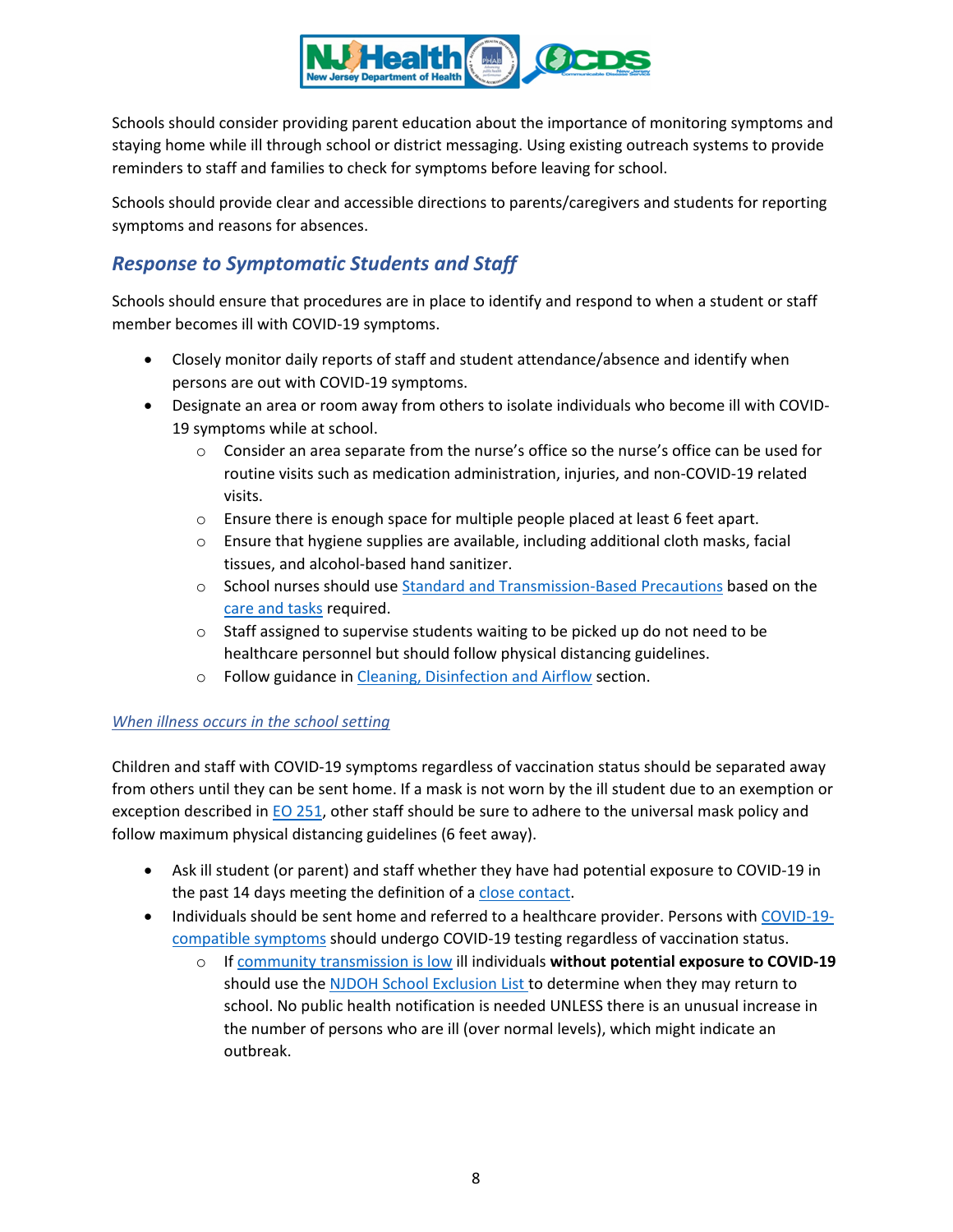

- $\circ$  If ill students have potential COVID-19 exposure OR if community transmission is [moderate or high,](https://www.nj.gov/health/cd/statistics/covid/#1) they should continue to be excluded according to the COVID-19 Exclusion Criteria.
- Schools should notify LHDs when students or staff:
	- o Are ill and have potential COVID-19 exposure;
	- o When there is an increase in the number of persons with COVID-19 compatible symptoms;
	- o Test positive for COVID-19 (when in-school testing is performed).
- Schools should be prepared to provide the following information when consulting with the LHD:
	- o Contact information for the ill persons;
	- o The date the ill person developed symptoms, tested positive for COVID-19 (if known), and was last in the building;
	- $\circ$  Types of interactions (close contacts, length of contact) the person may have had with other persons in the building or in other locations;
	- o Vaccination status of the ill person and the close contacts.
	- o Names, addresses, and telephone numbers for ill person's close contacts in the school;
	- o Any other information to assist with the determination of next steps.

**Regardless of vaccination status,** if a student or staff experiences COVID-compatible symptoms, they should [isolate themselves from others,](https://www.cdc.gov/coronavirus/2019-ncov/if-you-are-sick/isolation.html) be clinically evaluated for COVID-19, and tested for SARS-CoV-2.

# *Exclusion*

Parents should not send students to school when sick. For school settings, NJDOH recommends that students with the following symptoms be promptly isolated from others and excluded from school:

- <span id="page-8-0"></span>• At least **two** of the following symptoms: fever (measure or subjective), chills, rigors (shivers), myalgia (muscle aches), headache, sore throat, nausea or vomiting, diarrhea, fatigue, congestion or runny nose; **OR**
- At least **one** of the following symptoms: cough, shortness of breath, difficulty breathing, new olfactory disorder, new taste disorder.

## **For students with chronic illness, only new symptoms, or symptoms worse than baseline should be used to fulfill symptom-based exclusion criteria.**

## **COVID-19 exclusion criteria for persons who have COVID-19 compatible symptoms or who test positive for COVID-19**:

- Ill individuals with COVID-19 compatible symptoms who have not been tested or individuals who tested positive for COVID-19 should stay home until at least 10 days have passed since symptom onset and at least 24 hours have passed after resolution of fever without fever reducing medications and improvement in symptoms.
- Persons who test positive for COVID-19, but who are asymptomatic should stay home for 10 days from the positive test result.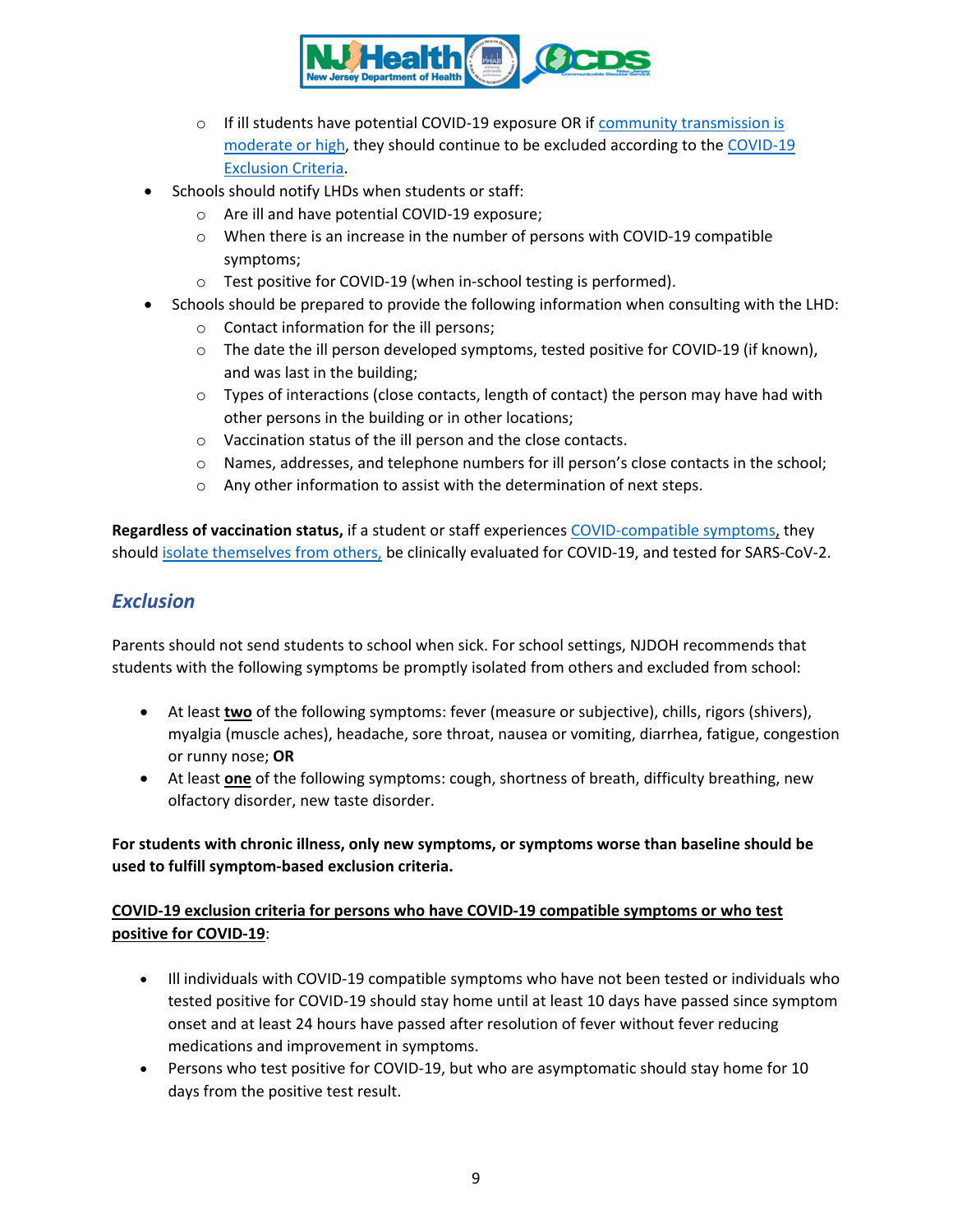

• **An alternate diagnosis (including a positive strep test or influenza swab) without a negative COVID-19 test is not acceptable for individuals who meet COVID-19 exclusion criteria to return to school during periods of moderate, high, or very high community transmission.**

**Exception:** During periods of low community transmission (green), ill individuals with COVID-19 compatible symptoms who are not tested **and do not have a known COVID-19 exposure** may follow [NJDOH School Exclusion List](https://www.nj.gov/health/cd/documents/topics/outbreaks/School%20Exclusion%20List_9.2018.pdf) to determine when they may return to school.

The [COVID-19 Exclusion Table](#page-11-0) below can be used to determine the need for and duration of school exclusion based on the level of COVID-19 community transmission in their region. In order to facilitate rapid diagnosis and limit unnecessary school exclusion, schools may consider implementing schoolbased [diagnostic testing](#page-13-0) for students and staff.

### **COVID-19 exclusion criteria for close contacts:**

Exposed close contacts who are not fully vaccinated should be referred for COVID-19 testing. Individuals who have been diagnosed with COVID-19 in the past 90 days should not be referred for COVID-19 testing.

- If negative they should quarantine at home according the [COVID-19 Exclusion Table](#page-11-0) after exposure.
- If positive they should isolate for 10 days.

Exposed close contacts who have no COVID-like symptoms and are either fully vaccinated or have been diagnosed with COVID-19 in the past 90 days:

- Do not need to quarantine, be excluded from school, but should be tested 3-5 days following an exposure to someone with suspected or confirmed COVID-19.
- Should still monitor for symptoms of COVID-19 for 14 days following an exposure.
- Should wear a mask in other indoor public settings for 14 days or until they receive a negative test result.

If they experience symptoms, they should isolate themselves from others, be clinically evaluated for COVID-19, including SARS-CoV-2 testing and inform their health care provider of their vaccination status at the time of presentation to care.

## **School exclusion duration for close contacts:**

CDC released guidance with options to shorten the [quarantine](https://www.cdc.gov/coronavirus/2019-ncov/if-you-are-sick/quarantine.html) time period following exposure to a confirmed positive case. While CDC and NJDOH continue to endorse 14 days as the preferred quarantine period – and thus the preferred school exclusion period – it is recognized that any quarantine shorter than 14 days balances reduced burden against a small possibility of spreading the virus. Additional information is described in [NJDOH quarantine guidance.](https://www.state.nj.us/health/cd/documents/topics/NCOV/COVID_updated_quarantine_timeframes.pdf)

In the school setting, excluded individuals who are close contacts of staff or students who tested positive for COVID-19 may be considered for a reduced exclusion period based on community [transmission](https://www.nj.gov/health/cd/statistics/covid/#1) Levels: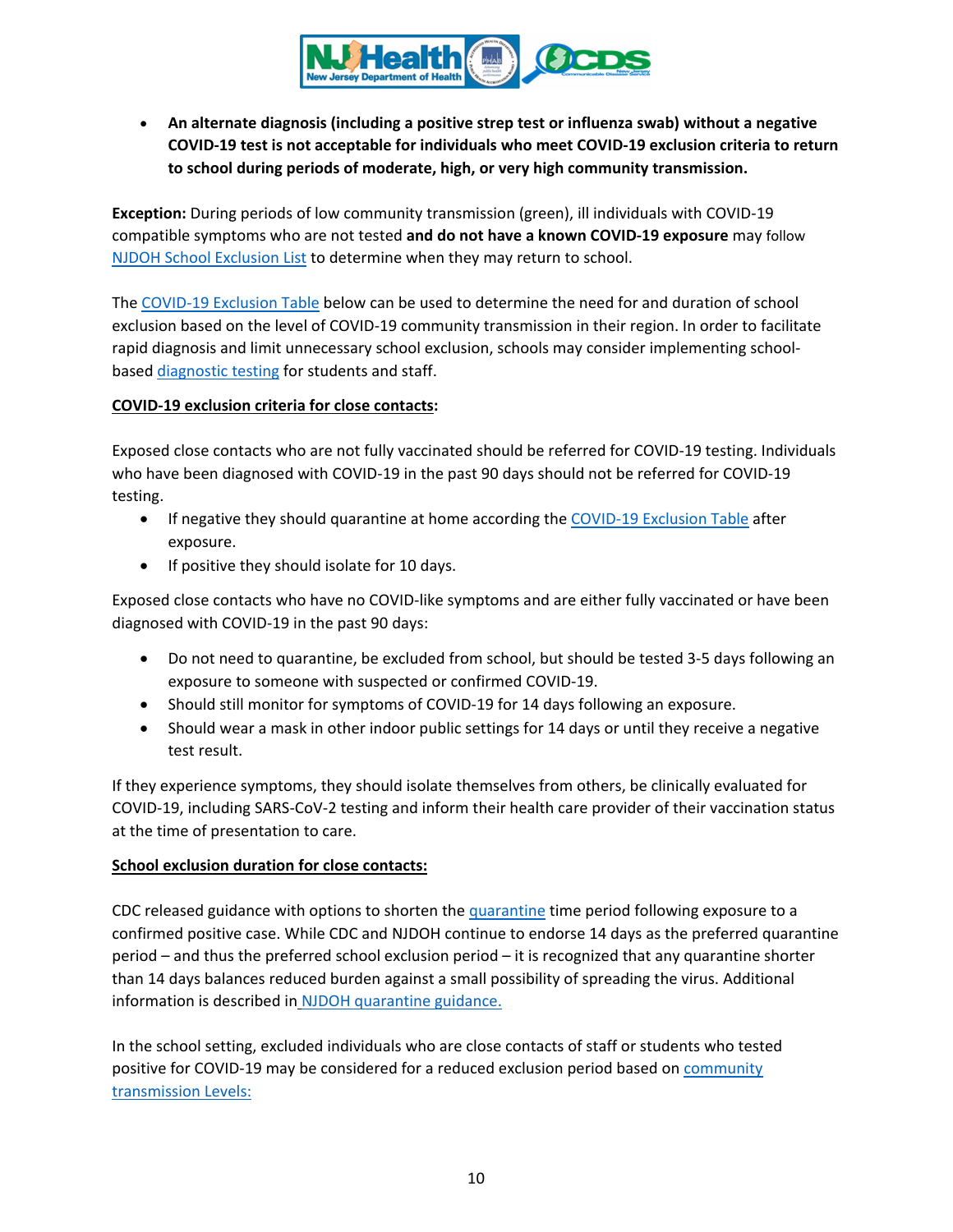

**High** (orange) exposed close contacts who are not fully vaccinated should be excluded for 14 days. **Moderate or Low** (yellow or green) exposed close contacts who are not fully vaccinated should be excluded from school for 10 days (or 7 days with negative test results collected at 5-7 days).

**Schools serving medically complex or other high-risk individuals should use a 14-day exclusion period for the exclusion of these individuals or those who work closely with them when identified as close contacts in all levels of [community transmission.](https://www.nj.gov/health/cd/statistics/covid/#1)**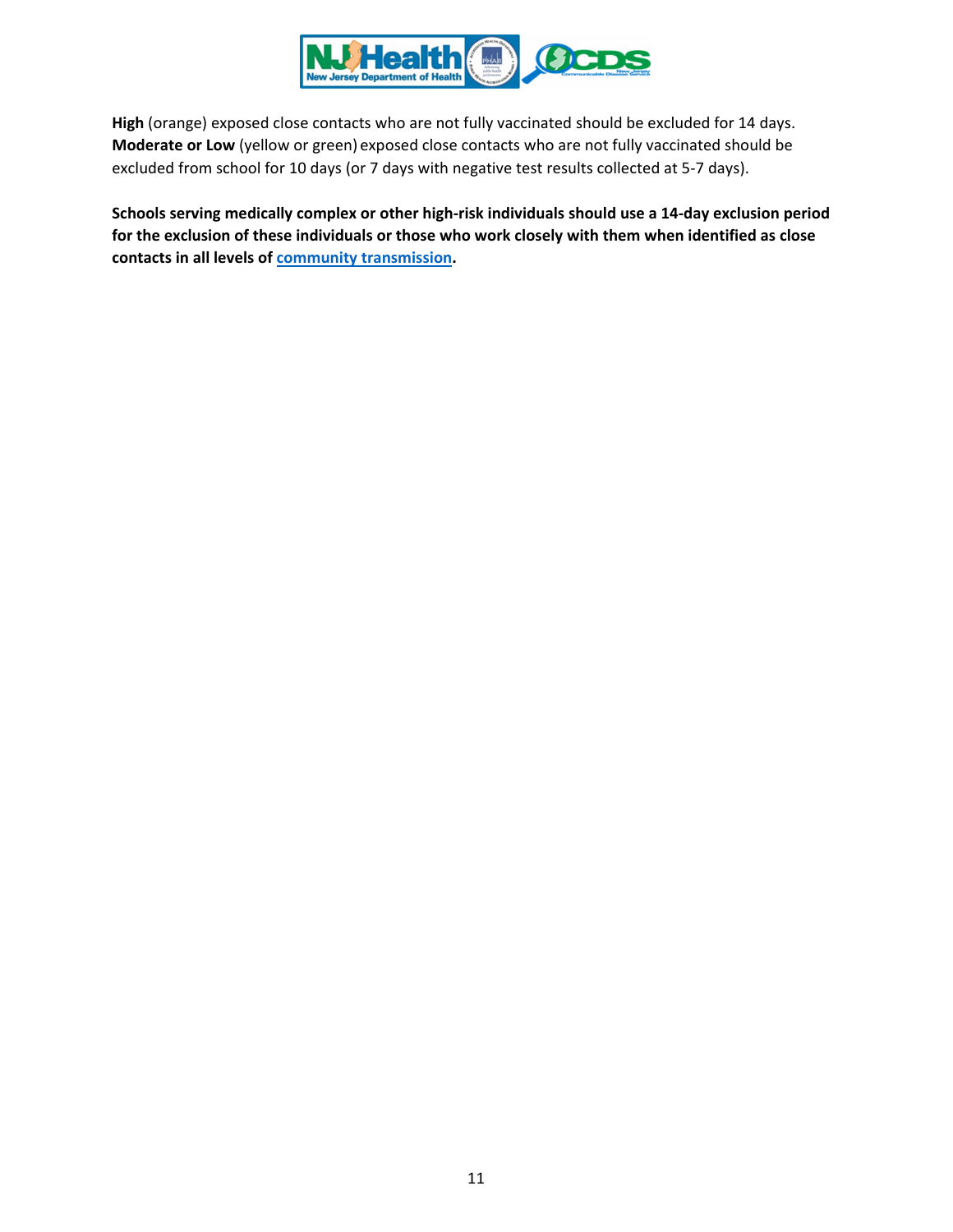

### <span id="page-11-0"></span>*Exclusion criteria for persons with COVID-19, COVID-19 compatible symptoms and close contacts <sup>1</sup>*

|                                                             | <b>Low Risk</b>                                                                                                                                         | <b>Moderate Risk</b>                                                                                                                                           | <b>High Risk</b>                                                                                                                    | <b>Very</b>                                                           |
|-------------------------------------------------------------|---------------------------------------------------------------------------------------------------------------------------------------------------------|----------------------------------------------------------------------------------------------------------------------------------------------------------------|-------------------------------------------------------------------------------------------------------------------------------------|-----------------------------------------------------------------------|
|                                                             |                                                                                                                                                         |                                                                                                                                                                |                                                                                                                                     | <b>High Risk</b>                                                      |
| COVID-19                                                    | Exclude according to                                                                                                                                    | <b>Exclude according to</b>                                                                                                                                    | <b>Exclude according to</b>                                                                                                         |                                                                       |
|                                                             | <b>COVID-19 exclusion</b>                                                                                                                               | <b>COVID-19 exclusion</b>                                                                                                                                      | <b>COVID-19 exclusion</b>                                                                                                           |                                                                       |
|                                                             | criteria                                                                                                                                                | criteria                                                                                                                                                       | criteria                                                                                                                            |                                                                       |
| positive (viral<br>test),<br>symptomatic or<br>asymptomatic | Identify and exclude<br>school-based contacts for<br>10 days (in absence of<br>testing) from last<br>exposure and report to<br>local health department. | <b>Identify and exclude</b><br>school-based contacts for<br>10 days (in absence of<br>testing) from last<br>exposure and report to<br>local health department. | <b>Identify and exclude</b><br>school-based contacts for<br>14 days from last exposure<br>and report to local health<br>department. | Further recommendations will be based on additional circumstances and |
|                                                             | If no potential exposure to                                                                                                                             | <b>Exclude according to</b>                                                                                                                                    | <b>Exclude according to</b>                                                                                                         |                                                                       |
|                                                             | a COVID-19 case in the                                                                                                                                  | <b>COVID-19 exclusion</b>                                                                                                                                      | <b>COVID-19 exclusion</b>                                                                                                           |                                                                       |
|                                                             | last 14 days, individual can                                                                                                                            | criteria                                                                                                                                                       | criteria                                                                                                                            |                                                                       |
| <b>COVID-19 -</b>                                           | follow NJDOH School                                                                                                                                     |                                                                                                                                                                |                                                                                                                                     |                                                                       |
| compatible                                                  | <b>Exclusion List</b>                                                                                                                                   |                                                                                                                                                                |                                                                                                                                     |                                                                       |
| symptoms but                                                |                                                                                                                                                         |                                                                                                                                                                |                                                                                                                                     |                                                                       |
| not tested for                                              | If person has potential                                                                                                                                 |                                                                                                                                                                |                                                                                                                                     |                                                                       |
| COVID-19                                                    | exposure to COVID-19 in                                                                                                                                 |                                                                                                                                                                |                                                                                                                                     |                                                                       |
|                                                             | the last 14 days, exclude                                                                                                                               |                                                                                                                                                                |                                                                                                                                     |                                                                       |
|                                                             | according to COVID-19                                                                                                                                   |                                                                                                                                                                |                                                                                                                                     |                                                                       |
|                                                             | exclusion criteria                                                                                                                                      |                                                                                                                                                                |                                                                                                                                     | available resources at that time                                      |
| <b>COVID-19 -</b>                                           | Exclude individual through<br>24 hours after their fever                                                                                                | <b>Exclude individual</b>                                                                                                                                      | Exclude individual through<br>24 hours after their fever                                                                            |                                                                       |
| compatible                                                  | has ended without the use                                                                                                                               | through 24 hours after<br>their fever has ended                                                                                                                | has ended without the use                                                                                                           |                                                                       |
| symptoms and                                                | of fever reducing                                                                                                                                       | without the use of fever                                                                                                                                       | of fever reducing                                                                                                                   |                                                                       |
| negative                                                    | medications and other                                                                                                                                   | reducing medications                                                                                                                                           | medications and other                                                                                                               |                                                                       |
| COVID-19 test                                               | symptoms improve                                                                                                                                        | and other symptoms                                                                                                                                             | symptoms improve                                                                                                                    |                                                                       |
| (viral test) <sup>2</sup>                                   |                                                                                                                                                         | improve                                                                                                                                                        |                                                                                                                                     |                                                                       |
|                                                             | Close contacts of a COVID-                                                                                                                              | Close contacts of a                                                                                                                                            | Close contacts of a COVID-                                                                                                          |                                                                       |
| <b>Close contact</b><br>of staff or                         | 19 case who are not fully                                                                                                                               | COVID-19 case who are                                                                                                                                          | 19 case who are not fully                                                                                                           |                                                                       |
|                                                             | vaccinated should be                                                                                                                                    | not fully vaccinated                                                                                                                                           | vaccinated should be                                                                                                                |                                                                       |
|                                                             | excluded for 10 days (in                                                                                                                                | should be excluded for                                                                                                                                         | excluded for 14 days from                                                                                                           |                                                                       |
| student with<br>COVID- $19^{3,4}$                           | absence of testing) from                                                                                                                                | 10 days (in absence of                                                                                                                                         | date of last contact                                                                                                                |                                                                       |
|                                                             | date of last contact                                                                                                                                    | testing) from date of last                                                                                                                                     |                                                                                                                                     |                                                                       |
|                                                             |                                                                                                                                                         | contact                                                                                                                                                        |                                                                                                                                     |                                                                       |

*1. In all risk levels, students and staff who are not fully vaccinated and who are household members of a student/staff member with COVID-19 compatible symptoms that meet COVID-19 Exclusion Criteria should be excluded from school until the symptomatic individual receives a negative test result. If the symptomatic individual tests positive, the household member will need to quarantine.*

*2. Symptomatic individuals with high likelihood of COVID-19 (for example, who are close contacts of confirmed COVID-19 cases) who test negative by rapid antigen test should undergo confirmatory testing with a molecular test (for example RT-PCR)*

*3. Fully vaccinated persons who have close contact with someone with COVID-19 do NOT need to be excluded from school if they are asymptomatic but should be referred for testing 3-5 days after exposure.*

*4. Individuals who have been diagnosed with COVID-19 in the past 90 days who have close contact with someone with COVID-19 and are asymptomatic do NOT need to be excluded from school and do not need to be tested.*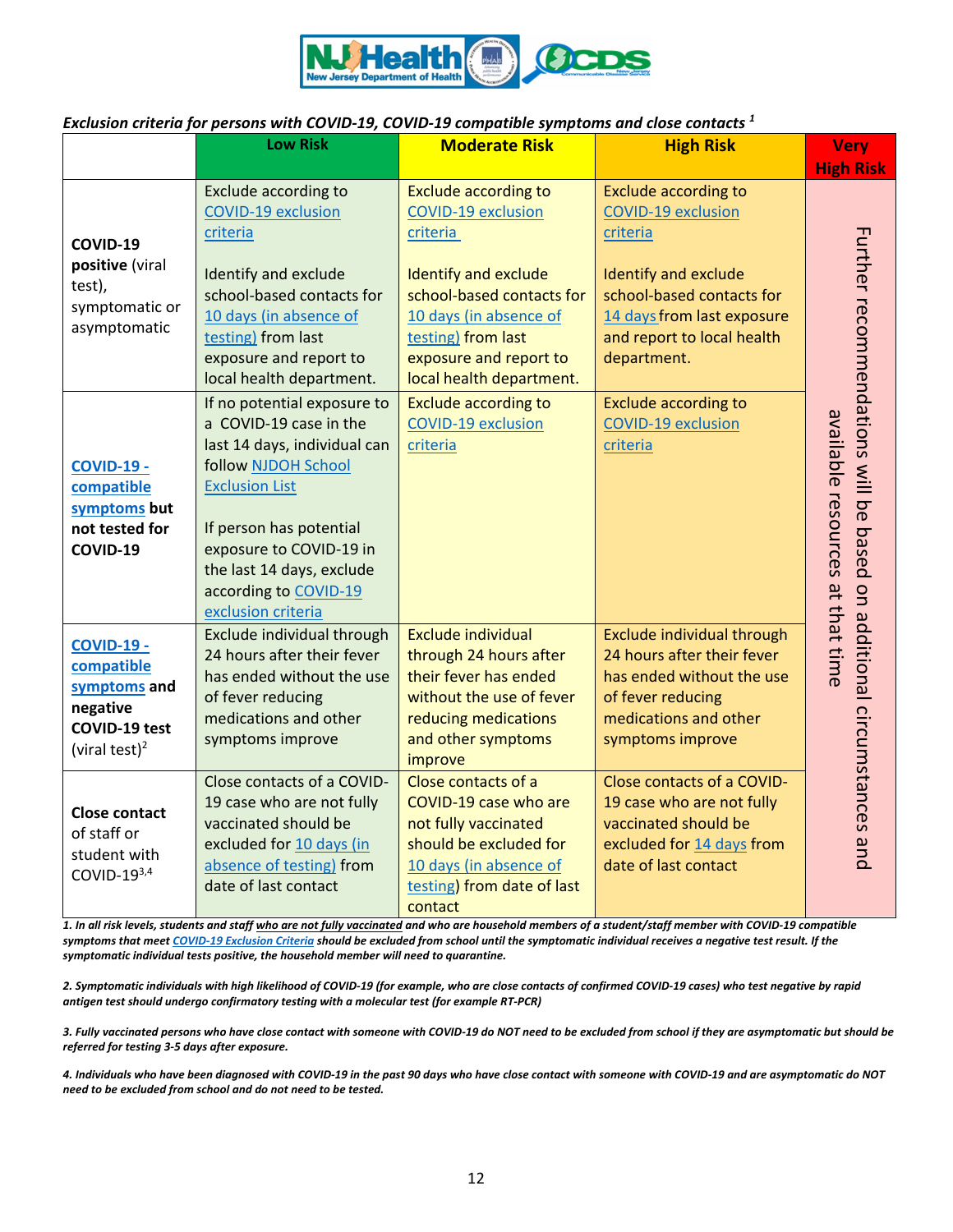<span id="page-12-0"></span>

# *Outbreaks*

While schools must report single cases to their local health department, LHDs should work with schools to determine if there is an outbreak. An outbreak in a school setting is defined as three or more laboratory-confirmed (by RT-PCR or antigen) COVID-19 cases among students or staff with onsets within a [1](#page-12-2)4-day period, who are epidemiologically linked<sup>1</sup>, do not share a household, and were not identified as close contacts of each other in another setting during standard case investigation or contact tracing.

If an outbreak has been identified, schools and local health departments should promptly intervene to control spread while working to determine whether the outbreak originated in the school setting.

# *Contact Tracing and Notification*

Contact tracing is a strategy used to determine the source of an infection and how it is spreading. Finding people who are close contacts to a person who has tested positive for COVID-19, and therefore at higher risk of becoming infected themselves, can help prevent further spread of the virus.

*Close contact is defined as being within 6 feet of someone with suspected or known COVID-19 for 15 or more minutes during a 24-hour period. In certain situations, it may be difficult to determine whether individuals have met this criterion and an entire cohort, classroom, or other group may need to be considered exposed.* 

<span id="page-12-1"></span>**Exception:** In the **K–12 indoor classroom** setting, the close contact definition *excludes* **students** who were within **3 to 6 feet of an infected student** (laboratory-confirmed or a [clinically compatible illness\)](https://www.cdc.gov/coronavirus/2019-ncov/hcp/clinical-guidance-management-patients.html) where both the infected student and the exposed student(s) correctly and consistently wore well-fitting masks the entire time.

#### **This exception does not apply to teachers, staff, or other adults in the indoor classroom setting.**

School staff should identify school-based close contacts of positive COVID-19 cases in the school.

- As with any other communicable disease outbreak, schools will assist in identifying the close contacts within the school and communicating this information back to the LHD.
- With guidance from the LHD, schools will be responsible for notifying parents and staff of the close contact exposure and exclusion requirements while maintaining confidentiality.
- The LHD contact tracing team will notify and interview the close contacts identified by the school and reinforce the exclusion requirements.

# *Testing*

When schools implement testing combined with key mitigation strategies, they can detect new cases to prevent outbreaks, reduce the risk of further transmission, and protect students, teachers, and staff

<span id="page-12-2"></span> $1$  Health departments should verify to the best extent possible that cases were present in the same setting during the same time period (e.g., same classroom, school event, school-based extracurricular activity, school transportation) within 14 days prior to onset date (if symptomatic) or specimen collection date for the first specimen that tested positive (if asymptomatic or onset date is unknown) and that there is no other more likely source of exposure (e.g., household or close contact to a confirmed case outside of educational setting).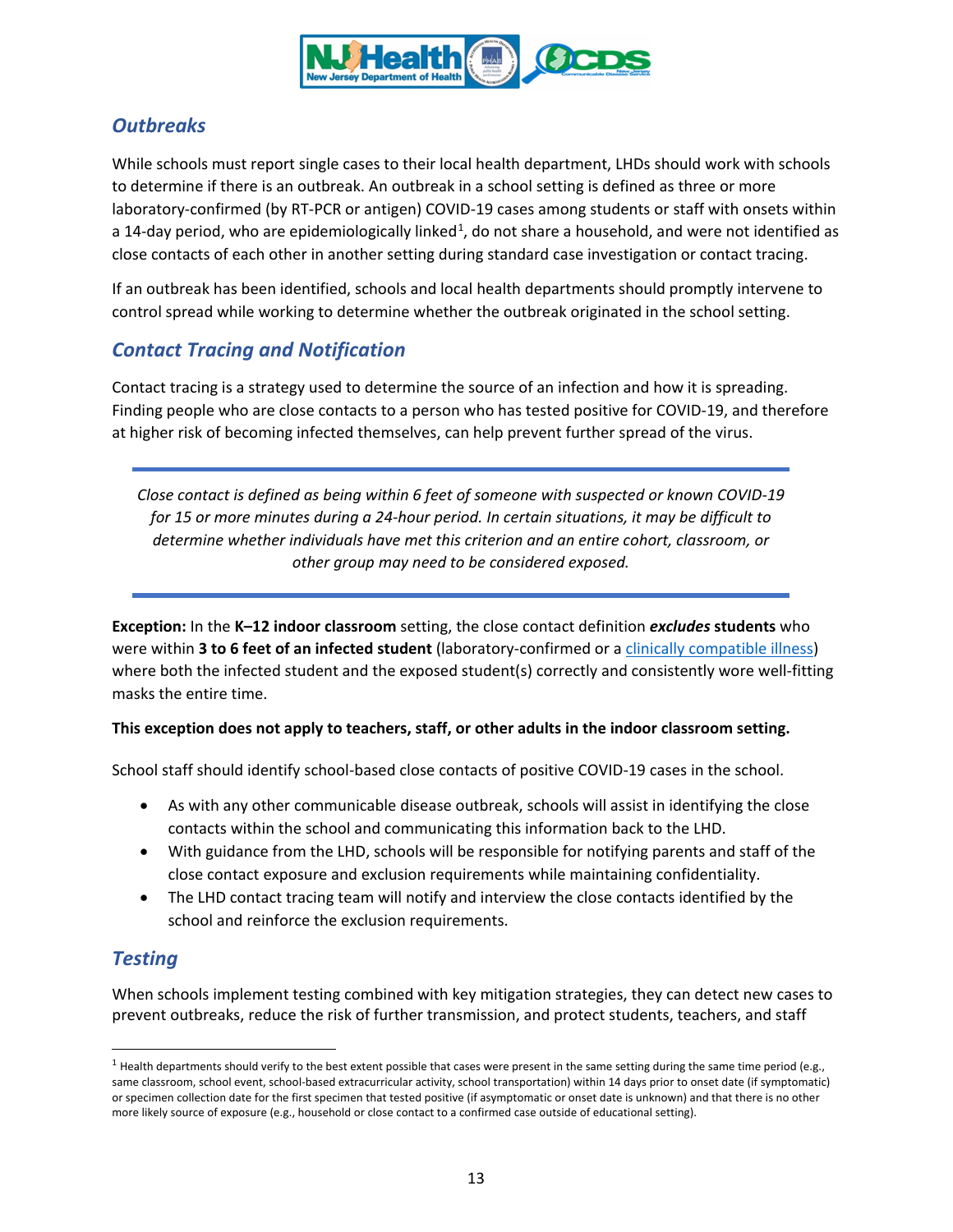

from COVID-19. This guidance can assist districts as they craft policies for compliance with staff testing as required by [EO 253.](https://nj.gov/infobank/eo/056murphy/pdf/EO-253.pdf)

In some schools, school-based healthcare professionals (e.g., school nurses) may perform SARS-CoV-2 antigen testing in school-based health centers if they are trained in specimen collection, conducting the test per manufacturer's instructions, and obtain a Clinical Laboratory Improvement Amendments (CLIA) certificate of waiver. Some school-based healthcare professionals may also be able to perform specimen collection to send to a lab for testing, if trained in specimen collection, without a CLIA certificate. It is important that school-based healthcare professionals have access to, and training on the proper use of [personal protective equipment \(PPE\).](https://www.cdc.gov/coronavirus/2019-ncov/hcp/using-ppe.html) 

Any healthcare provider or laboratory performing COVID-19 testing, including K-12 schools, are required to report all COVID-19 laboratory test results, both positive and negative, electronically into the NJDOH Communicable Disease Reporting and Surveillance System (CDRSS). Access to CDRSS requires the completion of training available on th[e CDRSS home page.](https://cdrs.doh.state.nj.us/cdrss/login/loginPage/)

### <span id="page-13-0"></span>*Diagnostic Testing:*

At all levels o[f community transmission,](https://www.nj.gov/health/cd/statistics/covid/#1) NJDOH recommends that schools work with their local health departments to identify rapid viral testing options in their community for the testing of symptomatic individuals and asymptomatic individuals who were exposed to someone with COVID-19. Having access to rapid COVID-19 testing for ill students and staff can reduce unnecessary exclusion of ill persons and their contacts and minimize unnecessary disruptions of the educational process. Results of all testing – including point of care – must be reported to public health authorities by the entity conducting the testing.

#### *Screening testing:*

Schools should use screening testing as a strategy to identify cases and prevent secondary transmission. Screening testing involves using SARS-CoV-2 viral tests (diagnostic tests used for screening purposes) intended to identify occurrence at the individual level even if there is no reason to suspect infection i.e., there is no known exposure. This includes, but is not limited to, screening testing of asymptomatic individuals without known exposure with the intent of making decisions based on the test results. Further information on screening testing is available in [NJDOH screening testing guidelines.](https://www.state.nj.us/health/cd/documents/topics/NCOV/K-12_screening_testing_guidelines.pdf)

The US Department of Health and Human Services (HHS) and CDC have made available a [grant program](https://www.cdc.gov/ncezid/dpei/pdf/guidance-elc-reopening-schools-508.pdf) to assist schools with implementing screening testing. Participation in this program is voluntary but strongly encouraged. More information can be found in th[e memo to schools.](https://www.nj.gov/education/broadcasts/2021/july/7/DOH-DOEK12TestingMemo.pdf) Schools interested in participating in this program can obtain additional information by contacting their local health department.

Developing and implementing a screening testing strategy is particularly important during periods of [high community transmission](https://www.nj.gov/health/cd/statistics/covid/#1) when physical space limitations prevent the implementation of maximal social distancing practices. Testing strategies in K-12 schools should be developed in consultation with local health departments. Results of all testing – including point of care – must be reported to public health authorities by the entity conducting the testing. In addition to reporting individual test results to public health authorities, schools are encouraged to report aggregate screening testing results, including the number of tests performed, directly to NJDOH through the Surveillance for Influenza and COVID-19 (SIC) Module in [CDRSS.](https://cdrs.doh.state.nj.us/cdrss/login/loginPage/) Note: Schools participating in the NJDOH grant funded screening testing program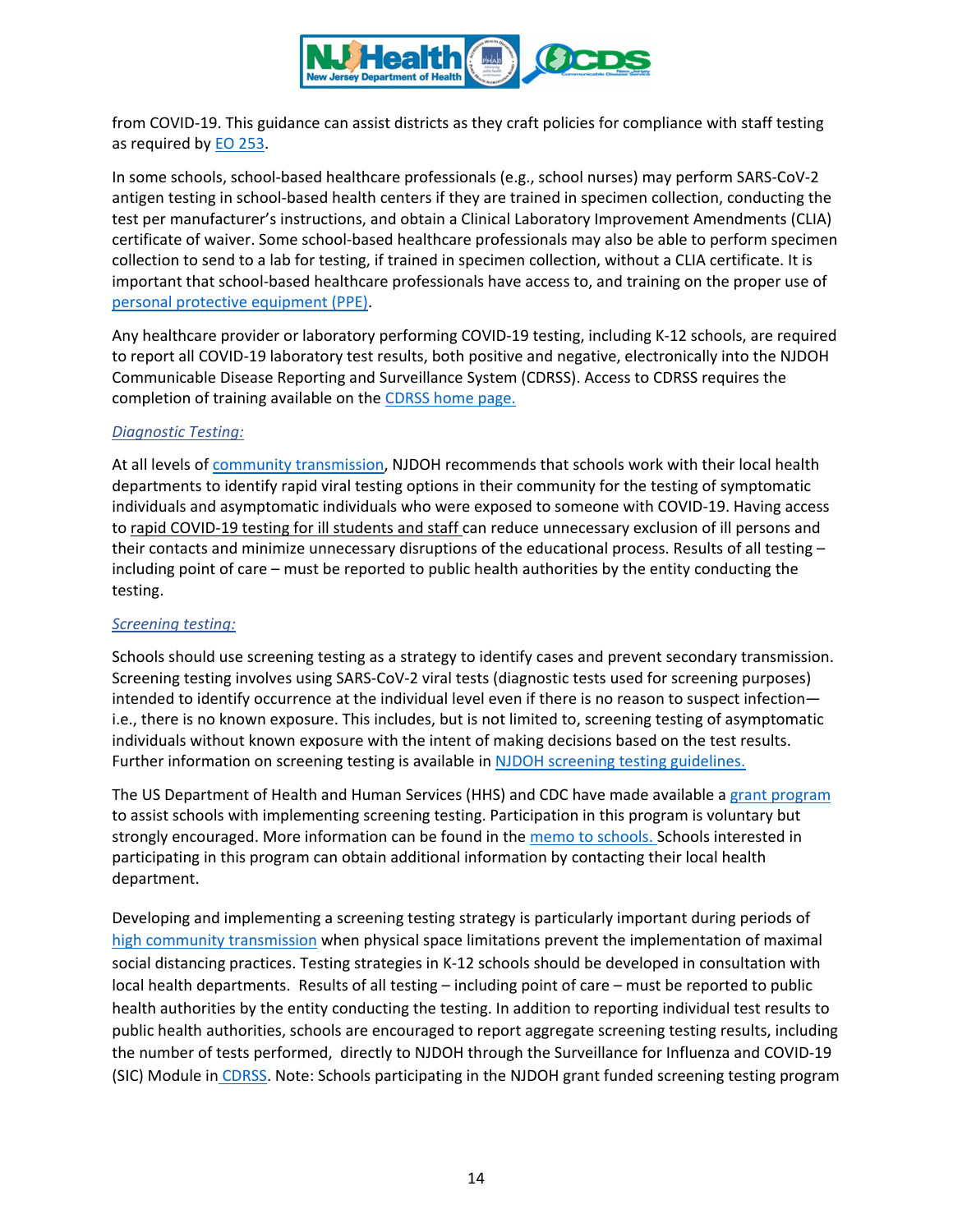

are required to report this information. Registration and training for reporting screening testing data can be found at [https://cdrs.doh.state.nj.us/cdrss/common/cdrssTrainingNotes.](https://cdrs.doh.state.nj.us/cdrss/common/cdrssTrainingNotes)

#### *Home-based testing:*

A variety of home-based COVID-19 tests are becoming more widely available. While all involve selfcollection of specimens, some test kits require a prescription and others are over-the-counter (OTC). Some collections/testing are observed by a telehealth provider, some involve self-collection but are sent to a laboratory for processing, and others use self-collection and self-testing without any involvement of a healthcare provider. Some home-based tests have been authorized by FDA for screening purposes, others for diagnostic testing.

In K-12 schools, home-based tests:

- May be used for screening asymptomatic staff/students with no known exposure.
- May be used to shorten quarantine from 10 to 7 days after travel.
- **Should not** be used to determine whether symptomatic individuals may return to school (unless performed with direct healthcare oversight or performed in a testing laboratory).
- **Should not** be used to shorten quarantine from 10 to 7 days after exposure to a COVID-19 case (unless performed with direct healthcare oversight or performed in a testing laboratory).

More information on home-based testing is available at [https://www.cdc.gov/coronavirus/2019](https://www.cdc.gov/coronavirus/2019-ncov/testing/self-testing.html) [ncov/testing/self-testing.html.](https://www.cdc.gov/coronavirus/2019-ncov/testing/self-testing.html)

## *Resources*

*[CDC](https://www.cdc.gov/coronavirus/2019-nCoV/index.html)*

[School and Childcare Programs](https://www.cdc.gov/coronavirus/2019-ncov/community/schools-childcare/index.html)

[Testing for COVID-19 in Schools Toolkit](https://www.cdc.gov/coronavirus/2019-ncov/community/schools-childcare/school-testing.html)

[Science Brief: Transmission of SARS-CoV-2 in K-12 Schools and Early Care and Education Programs](https://www.cdc.gov/coronavirus/2019-ncov/science/science-briefs/transmission_k_12_schools.html)  (updated July 9, 2021)

Parents and Caregivers – [What Is Your School Doing to Protect Your Child from COVID-19?](https://www.cdc.gov/coronavirus/2019-ncov/community/schools-childcare/parent-faqs.html)

[CDC Cleaning and Disinfecting Your Facility](https://www.cdc.gov/coronavirus/2019-ncov/community/disinfecting-building-facility.html)

[CDC Information on Cleaning School Buses](https://www.cdc.gov/coronavirus/2019-ncov/community/organizations/bus-transit-operator.html) (archived updated May 7, 2021)

Multisystem [Inflammatory Syndrome \(MIS-C\)](https://www.cdc.gov/mis-c/)

[School Decision-Making Tool for Parents, Caregivers, and Guardians](https://www.cdc.gov/coronavirus/2019-ncov/community/schools-childcare/parent-checklist.html)